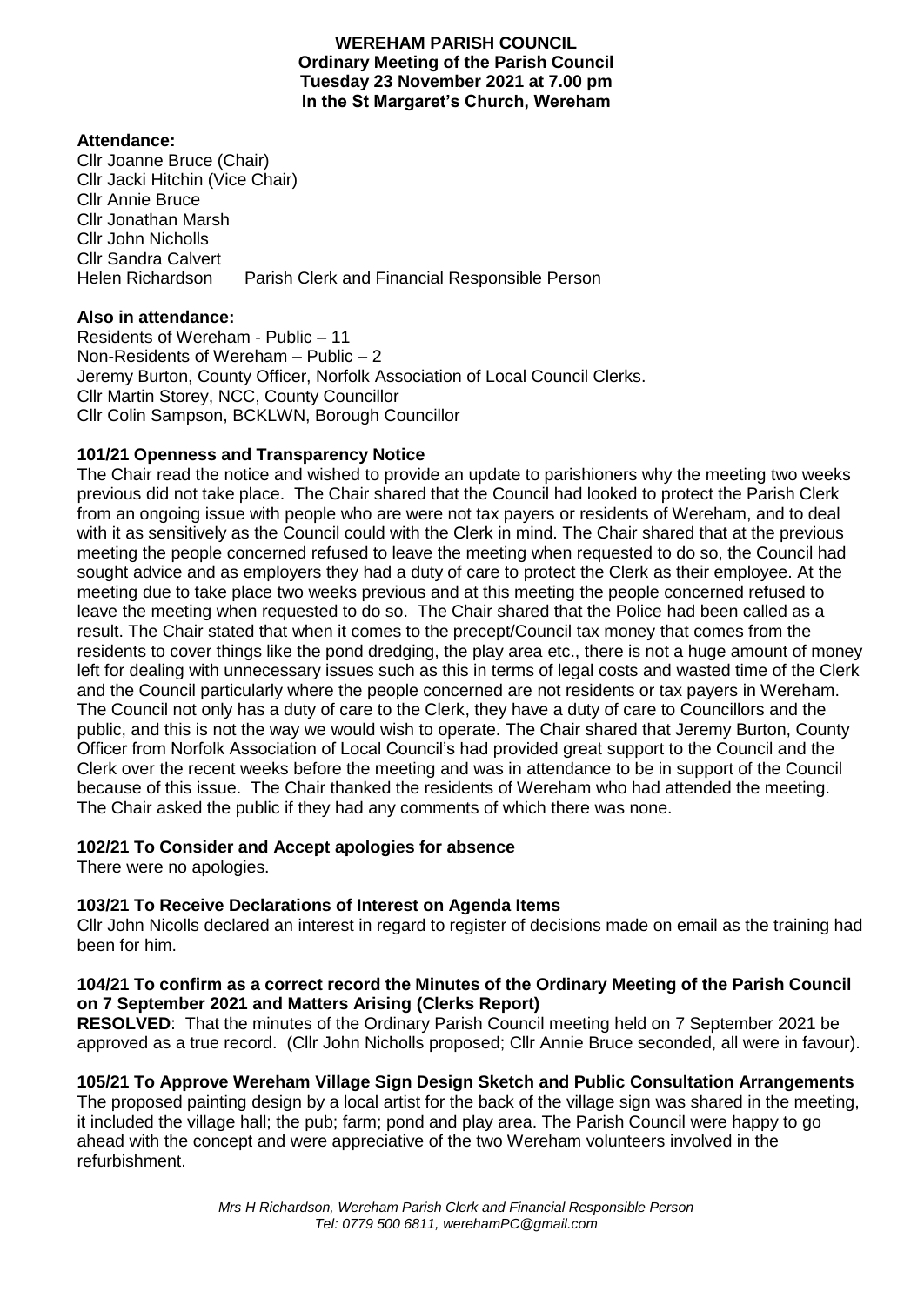**RESOLVED**: That the concept be approved for the back design of the village sign. (Cllr Jacki Hitching proposed; Cllr John Nicholls seconded, all were in favour).

### **106/21 To Discuss and Approve Any Action in Relation to the Norfolk County Council Parish Partnership Fund Grant Application for 2022/23 – Cemetery Footpath**

The Council considered a project at the cemetery to remove and install a new hedge further back from the road; wider gateway; improving pedestrian safety by installing a new public footpath running the length of the hedge on the cemetery side. A quote was pending from Highways for the footpath work and volunteers would assist in regard to the hedging work required. The bid would be for the highways work to the footpath.

**RESOLVED**: That the Parish Partnership Funding Bid application for a new footpath be approved pending costs from Highways. (Cllr Jo Bruce proposed, Cllr Sandra Calvert seconded, all were in favour).

### **107/21 To Approve Quote in Relation to Tree Management Work Identified and Other Self Seeded Plants in the Cemetery, Playing Field, Churchyard and Pond by the Handyman and Skip Cost for Its Removal**

For minor tree works identified on the tree management survey (playing field, pond, churchyard and cemetery), the Handyman had quoted two days' work at £250 plus skip hire at £196 plus VAT. Cllr John Nicholls had shared a quote for tree work in the churchyard at £350 no VAT with a chipper using a tree surgeon. The Chair shared that we need to see copy of their insurance, competence certificates and questioned whether the Council could provide services different to that in the churchyard to that elsewhere in the village. The Clerk agreed to contact Richard Fisher at the BCKLWN to give an independent view of the churchyard trees in accordance with the survey.

**RESOLVED**: That a comparable quote be sought from the tree surgeon for all areas of the village up to a threshold of £500 to go ahead with the works and pending competence certificates and insurances. (Cllr Jo Bruce proposed; Cllr Jacki Hitching seconded, all were in favour).

### **108/21 To Receive and Approve Any Action in relation to the Bi-Monthly Village Health and Safety Inspection**

Actions identified would be carried out by either the Clerk or Handyman.

### **109/21 To Discuss and Approve Any Action in Relation to EV Charging Provision for Residents with No Off-Street Parking in West Norfolk**

The scheme was 100% funded for residents with no off-street parking in west Norfolk, and there was an idea of it being at the pond. It was proposed that the Council apply for two at the pond.

**RESOLVED**: That application be made to the scheme for two car charging units at the pond. (Cllr Jo Bruce proposed; Cllr Annie Bruce seconded, all were in favour).

### **110/21 To Annually Review the Wereham Pond Action Log and to Discuss and Approve Any Action or Costs in Relation to Fish Stock Removal Quote and Advice**

The Council noted the pond action log as agreed to review annually. It was agreed to defer to January fish removal considerations and an amount of £500 for removal of fish stock be written into the 2022/23 budget. The Clerk agreed to find out how many fish we should take out and would strive to get a third estimate.

### **111/21 To Approve Replacement of Wooden Logs on a Piece Play Area Equipment**

**RESOLVED**: That replacement logs for the play area log bridge be replaced at £360. (Cllr Jo Bruce proposed, Cllr Annie Bruce seconded, all were in favour).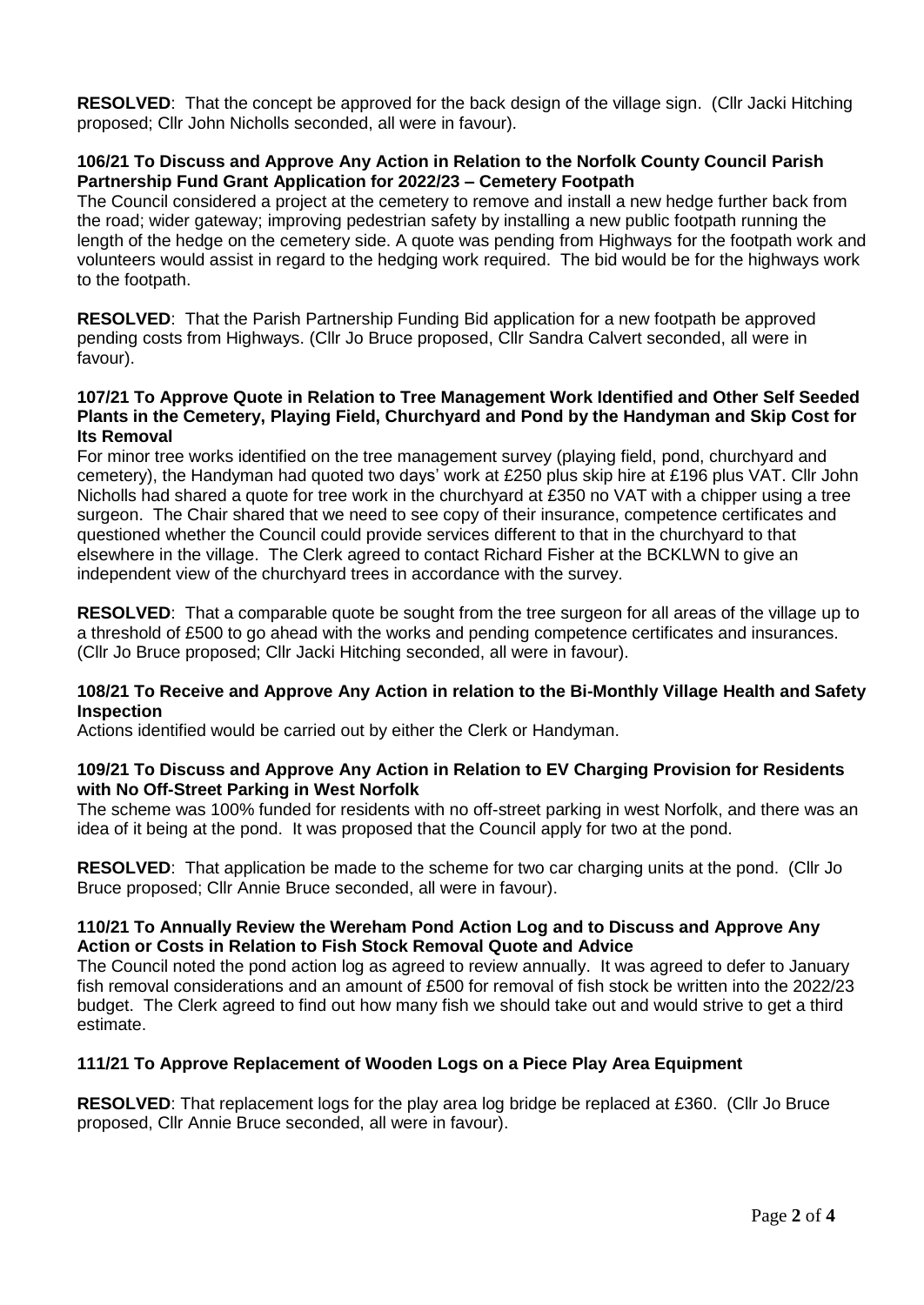#### **112/21 To Approve How to Receive a Specially Commissioned Memorial Plaque to Commemorate Resilience of the Community During the Pandemic from HM Lord-Lieutenant of Norfolk, The Lady Dannatt MBE**

It was agreed that when the village sign was refurbished and unveiled an event to receive the covid memorial plaque would be arranged at that point.

### **113/21 To Approve Costs for Chair Training for Vice Chair**

**RESOLVED**: That training costs for Chair training for the Vice Chair at £38 plus VAT be approved. (Cllr John Nicholls proposed, Cllr Jonathan Marsh seconded, one abstained being the Vice Chair and five were in favour).

### **114/21 To Approve PO Box for Parish Council Correspondence**

**RESOLVED**: That a PO Box be approved as the Council's correspondence mailing address at £120 shared with two other Councils. (Cllr Annie Bruce proposed; Cllr Jacki Hitching seconded, all were in favour).

### **115/21 To Review and Note the Wereham PC Action Sheet**

The Council noted the action sheet. The land near the main road was ear marked for wild flower planting, research had been done but it was yet to be actioned. [NCC had confirmed they would give permission for wild flowers to be planted on their land as long as the PC covered the cutting needed]. The area needed to be test patched, and the grass could be turned over and then reseeded. There was also an area at the end of the cemetery identified for flower re-wilding at the end. A resident and the cubs had advised they would like to volunteer for the work to be done. The Clerk would take forward with volunteers.

### **116/21 To Discuss the Draft Budget 2022/23, Precept and Note Quarter 2 Bank Reconciliation**

The draft Budget 2022/23 was received by the council. It was agreed to try and adapt the shelter on the playing field with sides, repaint it and move to a new location in 2022/23. The budget and precept for 2022/23 was due to be approved at the January meeting.

### **117/21 To Approve Register of Decisions Made on Email as follows:**

- **a. To Approve Councillor Training at a cost of £60.**
	- **b. To Approve Clerk Training at a cost of £40**

**RESOLVED**: That the register of decisions made on email a. to approve Councillor training at a cost of £60 and b .to Approve Clerk training at a cost of £40. (Cllr Jo Bruce proposed; Cllr Jacki Hitching seconded, one abstained as they attended the training and five were in favour).

#### **118/21 To Approve Payments to date**

| <b>Nov 2021 Payments for Approval</b>                                                                             |            |            |              |
|-------------------------------------------------------------------------------------------------------------------|------------|------------|--------------|
|                                                                                                                   | <b>NET</b> | <b>VAT</b> | <b>TOTAL</b> |
| Clerk Wages - Sept and Oct 2021 plus expenses                                                                     | 573.95     | 0.00       | 573.95       |
| HMRC Sept and Oct 2021 - PAYE                                                                                     | 135.20     | 0.00       | 135.20       |
| Handyman - (move sam2 £10; laid 7 coir rolls in pond<br>£150; wire mesh on basketball goal inc cost of mesh (£19) | 179.00     | 0.00       | 179.00       |
| Anglia Computer Solutions - Web Hosting and domain                                                                |            |            |              |
| costs                                                                                                             | 140.00     | 28.00      | 168.00       |
| RBL - Poppy Wreath                                                                                                | 17.00      | 0.00       | 17.00        |
| St Margaret's Church Hire - November 2021                                                                         | 50.00      | 0.00       | 50.00        |
| <b>CGM Grounds Maintenance - August and September</b>                                                             |            |            |              |
| 2021                                                                                                              | 198.56     | 39.72      | 238.28       |